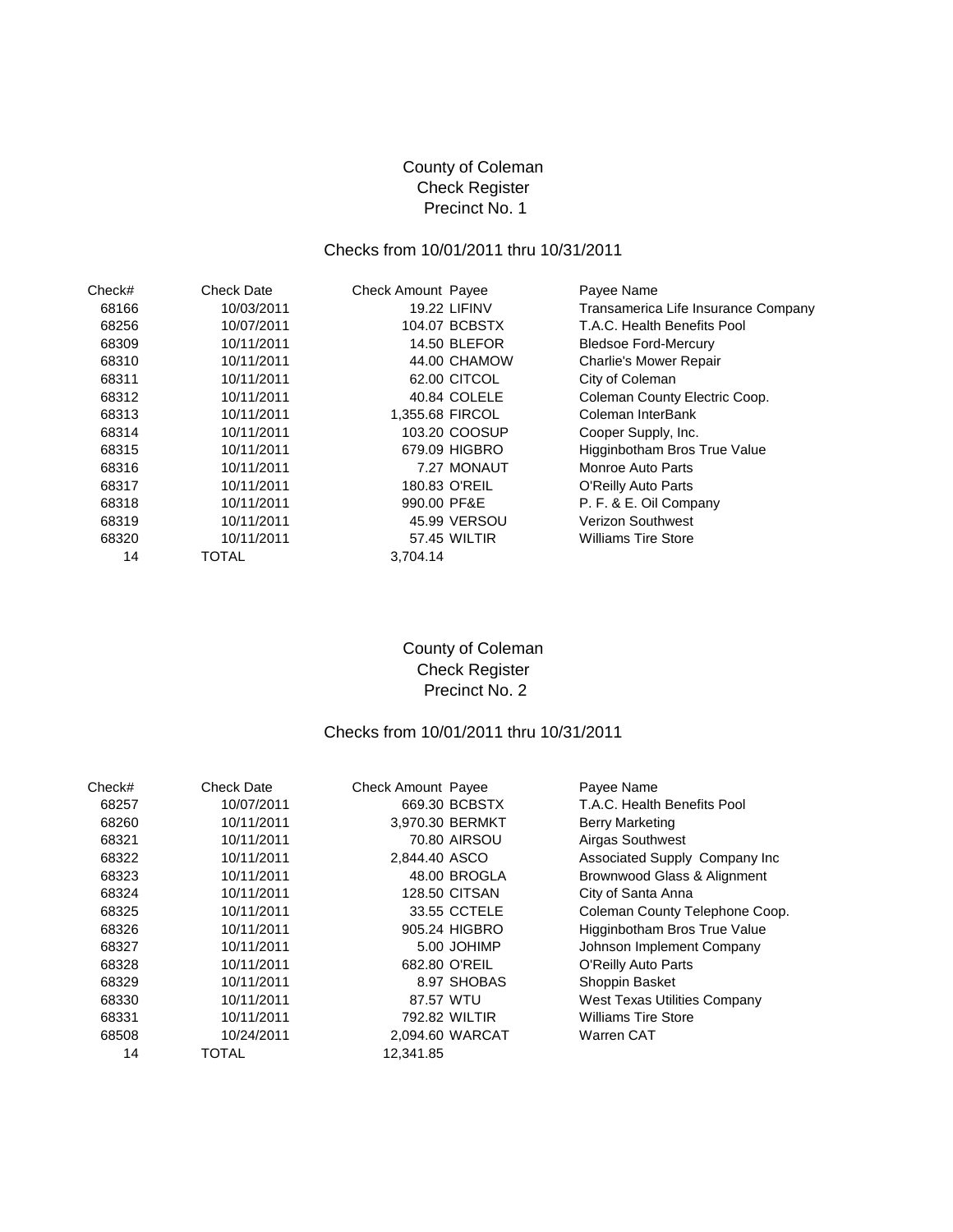# County of Coleman Check Register Precinct No. 3

### Checks from 10/01/2011 thru 10/31/2011

| Check# | Check Date | Check Amount Payee   | Payee Name                                     |
|--------|------------|----------------------|------------------------------------------------|
| 68159  | 10/03/2011 | 38.46 GUARDI         | Guardian - Appleton                            |
| 68258  | 10/07/2011 | 201.32 BCBSTX        | T.A.C. Health Benefits Pool                    |
| 68332  | 10/11/2011 | 31.93 COLELE         | Coleman County Electric Coop.                  |
| 68333  | 10/11/2011 | 68.64 COLWAT         | <b>Coleman County Special Utility District</b> |
| 68334  | 10/11/2011 | 26.56 CCTELE         | Coleman County Telephone Coop.                 |
| 68335  | 10/11/2011 | 1,936.68 FIRCOL      | Coleman InterBank                              |
| 68336  | 10/11/2011 | 511.77 HIGBRO        | Higginbotham Bros True Value                   |
| 68337  | 10/11/2011 | 51.70 JOHIMP         | Johnson Implement Company                      |
| 68338  | 10/11/2011 | <b>198.25 MONAUT</b> | Monroe Auto Parts                              |
| 68339  | 10/11/2011 | 117.57 O'REIL        | O'Reilly Auto Parts                            |
| 68340  | 10/11/2011 | 202.11 OGBTRU        | Ogburn's Truck Parts                           |
| 68341  | 10/11/2011 | 49.66 ROBTRU         | <b>Roberts Truck Center</b>                    |
| 68342  | 10/11/2011 | 51.07 DUNDIS         | Trashaway/Duncan #691                          |
| 68343  | 10/11/2011 | 730.97 WILTIR        | <b>Williams Tire Store</b>                     |
| 68540  | 10/31/2011 | 2,915.90 BERMKT      | <b>Berry Marketing</b>                         |
| 15     | TOTAL      | 7,132.59             |                                                |

## County of Coleman Check Register Precinct No. 4

## Checks from 10/01/2011 thru 10/31/2011

| Check# | <b>Check Date</b> | <b>Check Amount Payee</b> | Payee Name                         |                                                |
|--------|-------------------|---------------------------|------------------------------------|------------------------------------------------|
| 68160  | 10/03/2011        | 31.10 GUARDI              | Guardian - Appleton                |                                                |
| 68259  | 10/07/2011        | 2.19 BCBSTX               | T.A.C. Health Benefits Pool        |                                                |
| 68344  | 10/11/2011        | 69.60 ABISAL              | Abilene Sales Inc.                 |                                                |
| 68345  | 10/11/2011        | 86.35 ALLWAS              | <b>Allied Waste Services</b>       |                                                |
| 68346  | 10/11/2011        | 1,400.00 BARCON           | <b>Barker Construction</b>         |                                                |
| 68347  | 10/11/2011        | 39.56 COLELE              | Coleman County Electric Coop.      |                                                |
| 68348  | 10/11/2011        | 22.81 COLWAT              |                                    | <b>Coleman County Special Utility District</b> |
| 68349  | 10/11/2011        | 81.98 COOSUP              | Cooper Supply, Inc.                |                                                |
| 68350  | 10/11/2011        | 6.49 HIGBRO               | Higginbotham Bros True Value       |                                                |
| 68351  | 10/11/2011        | 1.262.82 MILDIR           | Miller Dirt Work                   |                                                |
| 68352  | 10/11/2011        | <b>154.12 MONAUT</b>      | Monroe Auto Parts                  |                                                |
| 68353  | 10/11/2011        | 333.47 ROBTRU             | <b>Roberts Truck Center</b>        |                                                |
| 68354  | 10/11/2011        | 41.66 VERSOU              | <b>Verizon Southwest</b>           |                                                |
| 68355  | 10/11/2011        | 3,043.34 WILTIR           | <b>Williams Tire Store</b>         |                                                |
| 68509  | 10/24/2011        | 453.00 BIGSTA             | <b>Big State Industrial Supply</b> |                                                |
| 68510  | 10/24/2011        | 8,250.00 CSTTRU           | <b>CST Trucks</b>                  |                                                |
| 68511  | 10/24/2011        | 6.24 TOUCOM               | <b>Touchtone Communications</b>    |                                                |
| 17     | <b>TOTAL</b>      | 15,284.73                 |                                    |                                                |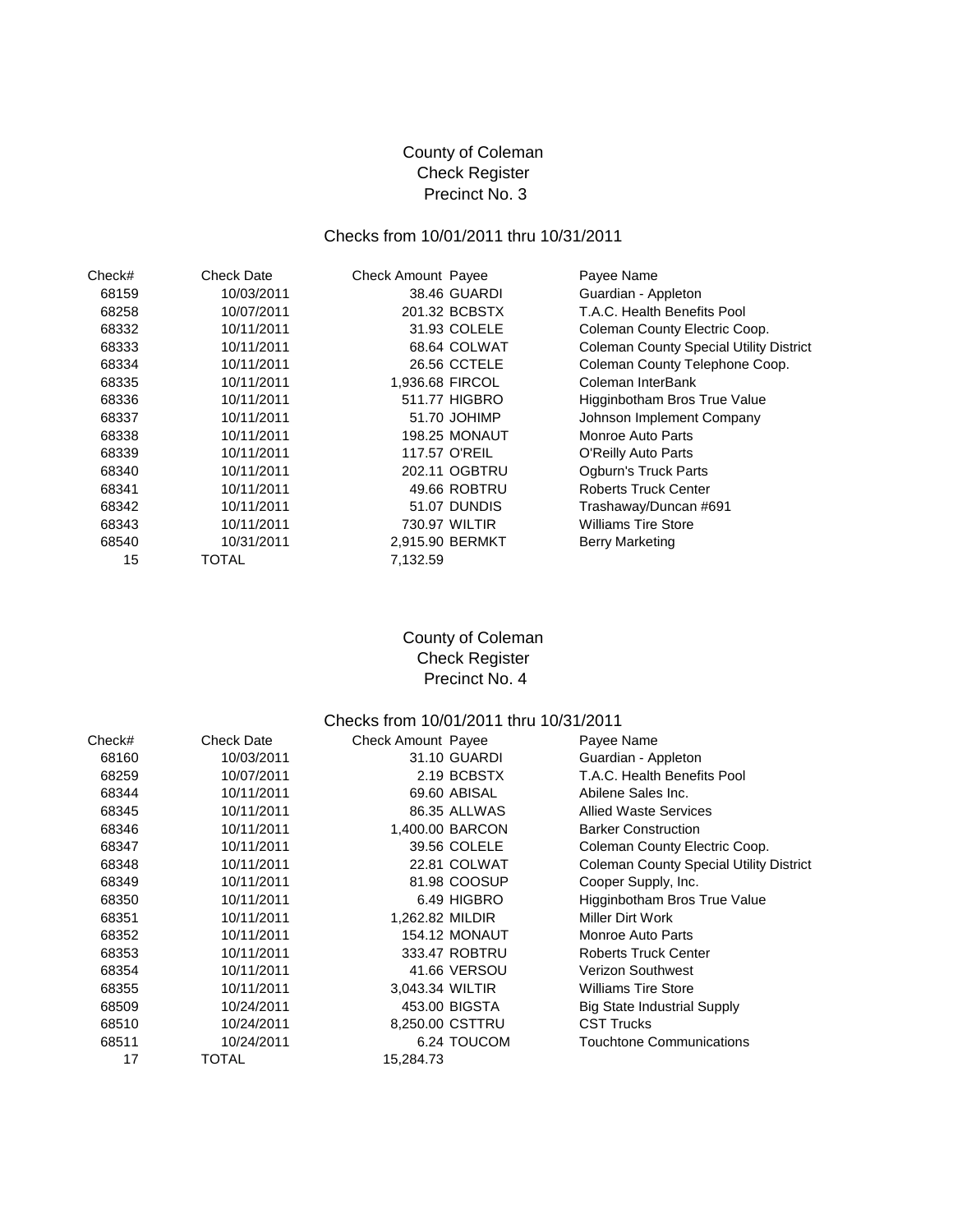## County of Coleman Check Register Road & Bridge Fund

#### Checks from 10/01/2011 thru 10/31/2011

| Check#   | <b>Check Date</b> | Check Amoun |
|----------|-------------------|-------------|
| 68157    | 10/03/2011        | 83.08       |
| 68161    | 10/03/2011        | 221.0       |
| 68163    | 10/03/2011        | 48.40       |
| 68164    | 10/03/2011        | 31.90       |
| 68255    | 10/07/2011        | 7.932.98    |
| 68308    | 10/11/2011        | 2,878.67    |
| 68309    | 10/11/2011        | 2,012.50 V  |
| draft    | October 2011      | 2,830.89    |
| transfer | October 2011      | 180,000.00  |
| ACH      | October 2011      | 4.795.82    |
|          | October 2011      | 30,284.06   |
|          | Total             | 229,106.80  |

|                      | 83.08 GUARDI  |  |
|----------------------|---------------|--|
|                      | 221.00 LISTBL |  |
|                      | 48.40 CONSEC  |  |
|                      | 31.90 TRALIF  |  |
| 7.932.98 BCBSTX      |               |  |
| 2,878.67 JOHIMP      |               |  |
| 2,012.50 V           | <b>WALFUN</b> |  |
| 2.830.89 EFTPS       |               |  |
| 180,000.00 transfers |               |  |
| 4.795.82 ACH trsf    |               |  |
| 30,284.06            | payroll       |  |
| 229.106.80           |               |  |

Check Amount Payee **Check Amount Payee Payee Name** Guardian - Appleton Blue Cross Blue Shield of Texas Conseco Health Insurance Co. Conseco Life Insurance Co. T.A.C. Health Benefits Pool Johnson Implement Company void Tom G. Walker Funeral Home Inc Internal Revenue Service payroll taxes Transfer to each precinct  $$45,000 \times 4$ Retirement Contributions Oct 2011 Payroll for Gen R&B and 4 precints

### Check Register General Fund

 $\ddot{\phantom{0}}$ 

#### Checks from 10/01/2011 thru 10/31/2011

| Check# | <b>Check Date</b> | <b>Check Amount Payee</b> |                 | Payee Name                           |
|--------|-------------------|---------------------------|-----------------|--------------------------------------|
| 68156  | 10/03/2011        |                           | 759.11 GUARDI   | Guardian - Appleton                  |
| 68162  | 10/03/2011        |                           | 129.75 CONSEC   | Conseco Health Insurance Co.         |
| 68165  | 10/03/2011        | 206.07 LIFINV             |                 | Transamerica Life Insurance Company  |
| 68167  | 10/04/2011        |                           | 1,117.07 TACUNE | <b>Texas Association of Counties</b> |
| 68168  | 10/04/2011        |                           | 6.00 ZZMISC     | Deloria Hughes                       |
| 68169  | 10/04/2011        |                           | 3.00 ZZMISC     | Melinda Vasquez                      |
| 68170  | 10/04/2011        |                           | 6.00 ZZMISC     | Amanda Ellerbe                       |
| 68171  | 10/04/2011        |                           | 6.00 ZZMISC     | Larry J. Adams                       |
| 68172  | 10/04/2011        |                           | 6.00 ZZMISC     | Donna Faries                         |
| 68173  | 10/04/2011        |                           | 6.00 ZZMISC     | <b>Brent Allen Brooke</b>            |
|        |                   |                           |                 |                                      |
| 68174  | 10/04/2011        |                           | 6.00 ZZMISC     | Dylan O'Leary                        |
| 68175  | 10/04/2011        |                           | <b>ZZMISC</b>   | Dewey S Diedeb                       |
| 68176  | 10/04/2011        |                           | 6.00 ZZMISC     | Mary L Crosby                        |
| 68177  | 10/04/2011        |                           | 6.00 ZZMISC     | Jeffrey Cropp                        |
| 68178  | 10/04/2011        |                           | 6.00 ZZMISC     | Casey Herring                        |
| 68179  | 10/04/2011        |                           | 6.00 ZZMISC     | <b>Steven Daniel</b>                 |
| 68180  | 10/04/2011        |                           | 4.50 ZZMISC     | John Brock                           |
| 68181  | 10/04/2011        |                           | 6.00 ZZMISC     | Venessa M Lapin Franklin             |
| 68182  | 10/04/2011        |                           | 6.00 ZZMISC     | Chelsey VanPelt                      |
| 68183  | 10/04/2011        |                           | 6.00 ZZMISC     | Phyllis Wilson                       |
| 68184  | 10/04/2011        |                           | 6.00 ZZMISC     | Gerald W Bean                        |
| 68185  | 10/04/2011        |                           | 6.00 ZZMISC     | Timmie D Burns                       |
| 68186  | 10/04/2011        |                           | 6.00 ZZMISC     | <b>Richard Dyer</b>                  |
| 68187  | 10/04/2011        |                           | 6.00 ZZMISC     | <b>Beverly Casselberry</b>           |
| 68188  | 10/04/2011        |                           | 6.00 ZZMISC     | Terry L Taylor Jr                    |
| 68189  | 10/04/2011        |                           | 6.00 ZZMISC     | <b>Ernest Stewart</b>                |
| 68190  | 10/04/2011        |                           | 4.50 ZZMISC     | Janie Banta                          |
| 68191  | 10/04/2011        |                           | 6.00 ZZMISC     | Robert L. Hinds                      |
|        |                   |                           |                 |                                      |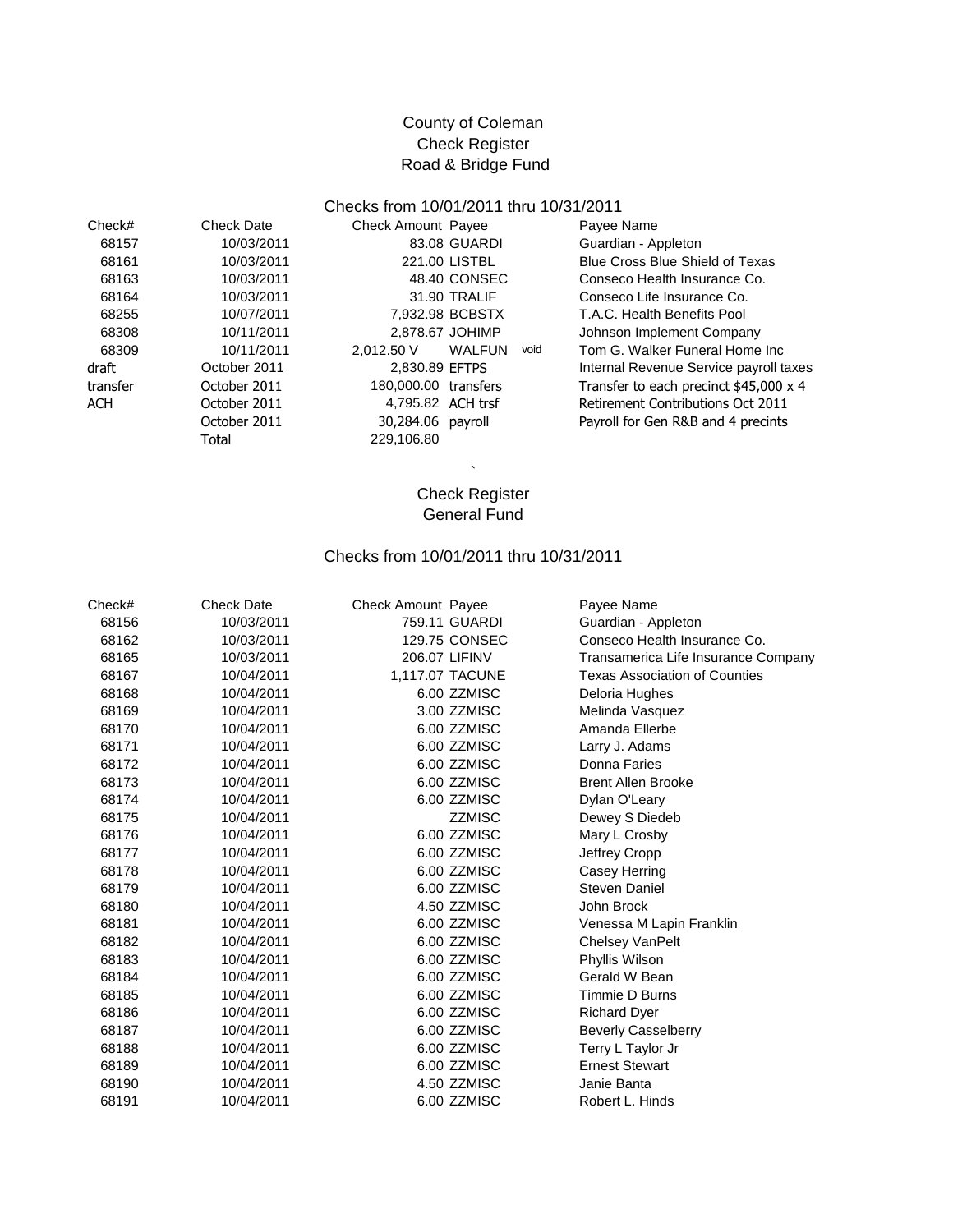| 68192 | 10/04/2011 | 6.00 ZZMISC   | Davis Gray                             |
|-------|------------|---------------|----------------------------------------|
| 68193 | 10/04/2011 | 6.00 ZZMISC   | Josh Christopherson                    |
| 68194 | 10/04/2011 | 6.00 ZZMISC   | David Sorbello                         |
| 68195 | 10/04/2011 | 6.00 ZZMISC   | Lucian Clay Love                       |
| 68196 | 10/04/2011 | 6.00 ZZMISC   | Karen Nanny                            |
| 68197 | 10/04/2011 | 6.00 ZZMISC   | Vicki Blackerby                        |
| 68198 | 10/04/2011 | 6.00 ZZMISC   | Linda Turner                           |
| 68199 | 10/04/2011 | 6.00 ZZMISC   | Peggy Eubank                           |
| 68200 | 10/04/2011 | 6.00 ZZMISC   | Tawnya Davis                           |
| 68201 | 10/04/2011 | 75.00 CHIWEL  | <b>Coleman County Child Welfare</b>    |
| 68202 | 10/05/2011 | 6.00 ZZMISC   | Dewey S Dieden                         |
| 68203 | 10/05/2011 | 6.00 ZZMISC   | David Gray                             |
| 68204 | 10/07/2011 | <b>GUETIF</b> | Tiffany D. Zirkle                      |
| 68205 | 10/07/2011 | <b>BAKNAN</b> | Nancy G Baker                          |
| 68206 | 10/07/2011 | <b>BERCAR</b> | Carla J Berry                          |
| 68207 | 10/07/2011 | <b>BURCHR</b> | Christin D Burris                      |
| 68208 | 10/07/2011 | CAMWIL        | William N Campbell                     |
| 68209 | 10/07/2011 | <b>CONCHR</b> | <b>Christine D Connelly</b>            |
| 68210 | 10/07/2011 | <b>DUNDAV</b> | David L Dunlap                         |
| 68211 | 10/07/2011 | <b>GEOJAR</b> | Jarvis M George                        |
| 68212 | 10/07/2011 | HARBEV        | <b>Beverly K Harris</b>                |
| 68213 | 10/07/2011 | <b>HUDDAR</b> | Darlene A Huddle                       |
| 68214 | 10/07/2011 | LEMCAT        | Cathryn R LeMay                        |
| 68215 | 10/07/2011 | <b>MAYMAR</b> | Margie K Mayo                          |
| 68216 | 10/07/2011 | <b>SMIPAT</b> | Patricia S McMillan                    |
| 68217 | 10/07/2011 | MENSTA        |                                        |
| 68218 | 10/07/2011 | <b>ROSJOE</b> | Stacey D Mendoza<br>Joe L Rose         |
| 68219 | 10/07/2011 | TRAJAM        | Jamie L Trammell                       |
|       |            |               |                                        |
| 68220 | 10/07/2011 | <b>WATJOE</b> | Joe D Watson                           |
| 68221 | 10/07/2011 | <b>BEARIC</b> | Richard L Beal                         |
| 68222 | 10/07/2011 | <b>DAVBOB</b> | Bobby A Davis                          |
| 68223 | 10/07/2011 | <b>STEJOH</b> | Johnny M Stephenson<br>Mark L Williams |
| 68224 | 10/07/2011 | <b>WILMAR</b> |                                        |
| 68225 | 10/07/2011 | <b>CROBOB</b> | Bobby J Croft                          |
| 68226 | 10/07/2011 | <b>FORTER</b> | <b>Terry G Fortune</b>                 |
| 68227 | 10/07/2011 | <b>ROBOLL</b> | Ollie W Roberson, Jr.                  |
| 68228 | 10/07/2011 | <b>DILEDD</b> | Eddie W Dillard                        |
| 68229 | 10/07/2011 | <b>MORJOE</b> | William J Morris                       |
| 68230 | 10/07/2011 | PEEDAV        | David P Peeples, III                   |
| 68231 | 10/07/2011 | LAWSCO        | Scotty W Lawrence                      |
| 68232 | 10/07/2011 | <b>SMIMAR</b> | Mark R Smith                           |
| 68233 | 10/07/2011 | ROMALE        | Alejandro Torres-Romero                |
| 68234 | 10/07/2011 | <b>BOWROB</b> | Robert L Bowen                         |
| 68235 | 10/07/2011 | <b>BURCOD</b> | Cody L Burris                          |
| 68236 | 10/07/2011 | <b>WALMAC</b> | Mackie J Walters                       |
| 68237 | 10/06/2011 | <b>WOOCON</b> | Connie Y Beloat                        |
| 68238 | 10/06/2011 | <b>COGLES</b> | Leslie W Cogdill                       |
| 68239 | 10/06/2011 | <b>HAMMIC</b> | Linda M Hammonds                       |
| 68240 | 10/06/2011 | <b>JONNOR</b> | Norma J Jones                          |
| 68241 | 10/06/2011 | <b>JONRAY</b> | Raymond E Jones, Sr.                   |
| 68242 | 10/06/2011 | <b>KENJAC</b> | Jackie D Kenney                        |
| 68243 | 10/06/2011 | LANARC        | Archie W Lancaster                     |
| 68244 | 10/06/2011 | LAWJES        | Jessie W Laws                          |
| 68245 | 10/06/2011 | <b>PLUVIC</b> | Vickie S Melot                         |
| 68246 | 10/06/2011 | <b>MOONAT</b> | Natasha G Moody                        |
| 68247 | 10/06/2011 | PONGER        | Gerald L Pond                          |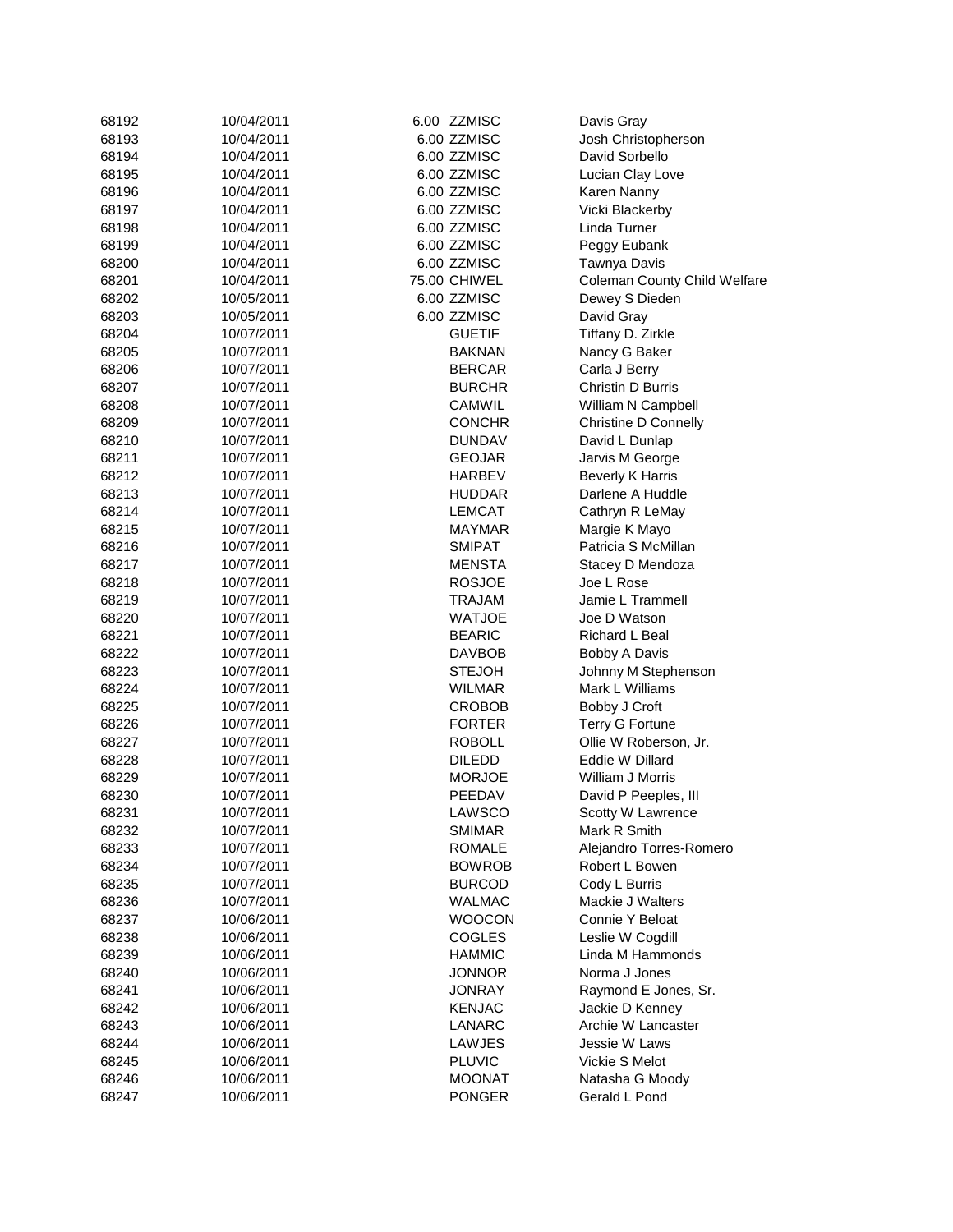| 68248 | 10/06/2011 |                  | TURROB          | <b>Robert W Turner</b>                     |
|-------|------------|------------------|-----------------|--------------------------------------------|
| 68249 | 10/06/2011 |                  | <b>WATCIN</b>   | Cindy L Watson                             |
| 68250 | 10/06/2011 |                  | WATJER          | Jeromy Watson                              |
| 68251 | 10/06/2011 |                  | WILWIL          | Willie D Williams                          |
| 68252 | 10/06/2011 |                  | <b>WIPDAN</b>   | Daniel L Wipff                             |
| 68253 | 10/06/2011 |                  | 50.00 ELECOU    | Eleventh Court of Appeals                  |
| 68254 | 10/07/2011 | 14,985.70 BCBSTX |                 | T.A.C. Health Benefits Pool                |
| 68261 | 10/11/2011 |                  | 232.76 ADVOFF   | Advantage Office Products LLC              |
| 68262 | 10/11/2011 |                  | 223.44 BEAGRA   | Bear Graphics, Inc.                        |
| 68263 | 10/11/2011 |                  | 519.00 BENKEI   | Ben E. Keith Company                       |
| 68264 | 10/11/2011 |                  | 2,474.09 BERMAR | Berry Marketing Inc.                       |
| 68265 | 10/11/2011 |                  | 44.06 BLEFOR    | <b>Bledsoe Ford-Mercury</b>                |
| 68266 | 10/11/2011 |                  | 325.00 CMCDON   | <b>Charles McDonald</b>                    |
| 68267 | 10/11/2011 | 3,496.72 CITCOL  |                 | City of Coleman                            |
| 68268 | 10/11/2011 |                  | 109.28 CHR&DE   | Coleman Chronicle & DV                     |
| 68269 | 10/11/2011 |                  | 59.00 COTECO    | Coleman Co. Telecommunications             |
| 68270 | 10/11/2011 |                  | 101.85 CCTAX    | Coleman County Tax Assessor-Collector      |
| 68271 | 10/11/2011 |                  | 228.59 COLVET   | <b>Coleman Veterinary Clinic</b>           |
|       |            |                  |                 |                                            |
| 68272 | 10/11/2011 |                  | 820.00 DENVON   | Dennis VonWiller                           |
| 68273 | 10/11/2011 |                  | 570.00 DEVCOF   | Devin Coffey                               |
| 68274 | 10/11/2011 |                  | 416.66 COMCOR   | <b>District Adult Probation Department</b> |
| 68275 | 10/11/2011 |                  | 54.98 ALCDIS    | Duckwall-Alco Stores Inc.                  |
| 68276 | 10/11/2011 | 5,424.00 EJUSOL  |                 | <b>EJustice Solutions LLC</b>              |
| 68277 | 10/11/2011 |                  | 639.83 HIGBRO   | Higginbotham Bros True Value               |
| 68278 | 10/11/2011 |                  | 11.20 INTBAT    | Interstate All Battery Center              |
| 68279 | 10/11/2011 |                  | 2.28 JOEWAT     | Joe D. Watson                              |
| 68280 | 10/11/2011 |                  | 960.00 JOHBLA   | John Lee Blagg                             |
| 68281 | 10/11/2011 |                  | 57.72 CHACHA    | Judge Charles Chapman                      |
| 68282 | 10/11/2011 |                  | 170.50 LSFLAG   | Lone Star Flags & Golf                     |
| 68283 | 10/11/2011 |                  | 214.03 MARMAY   | Margie Mayo                                |
| 68284 | 10/11/2011 |                  | 63.19 MAYDIS    | Margie Mayo District clerk                 |
| 68285 | 10/11/2011 |                  | 4,800.00 MBCONS | <b>Mike Barker Construction</b>            |
| 68286 | 10/11/2011 | 10,476.00 NETDAT |                 | Net Data                                   |
| 68287 | 10/11/2011 |                  | 117.25 OFFDEP   | Office Depot                               |
| 68288 | 10/11/2011 |                  | 407.00 ORKIN    | Orkin                                      |
| 68289 | 10/11/2011 |                  | 62.88 ORKPES    | <b>Orkin Pest Control</b>                  |
| 68290 | 10/11/2011 |                  | 1,108.00 PAUJEN | Paul Jensen                                |
| 68291 | 10/11/2011 |                  | 4,065.00 PREELE | <b>Premier Election Solutions</b>          |
| 68292 | 10/11/2011 |                  | 467.24 SPRINT   | <b>SPRINT</b>                              |
| 68293 | 10/11/2011 |                  | 675.00 SAMMEH   | Samuel Mehaffey                            |
| 68294 | 10/11/2011 |                  | 1,827.56 SHOBAS | Shoppin Basket                             |
| 68295 | 10/11/2011 |                  | 160.00 TEAFCS   | <b>TEAFCS District 7 Treasurer</b>         |
| 68296 | 10/11/2011 |                  | 280.00 TCSHER   | Taylor County Sheriff's Department         |
| 68297 | 10/11/2011 |                  | 20.00 TCEQ      | <b>Texas Commission on Environmental</b>   |
| 68298 | 10/11/2011 |                  | 205.00 TINYOU   | Tina C Young CSR RPR                       |
| 68299 | 10/11/2011 |                  | <b>WALFUN</b>   | Tom G. Walker Funeral Home Inc             |
| 68300 | 10/11/2011 |                  | 172.70 TOSFIN   | <b>Toshiba Financial Services</b>          |
| 68301 | 10/11/2011 |                  | 101.52 VERSOU   | Verizon Southwest                          |
| 68302 | 10/11/2011 |                  | 172.10 WELFAR   | Wells Fargo Financial Leasing              |
| 68303 | 10/11/2011 |                  | 156.75 WESTEX   | West Texas Fire Extinguisher, Inc.         |
| 68304 | 10/11/2011 |                  | 99.75 WILTIR    | <b>Williams Tire Store</b>                 |
| 68305 | 10/11/2011 |                  | 115.94 XERCOR   | <b>Xerox Corporation</b>                   |
| 68306 | 10/11/2011 |                  | <b>DRICON</b>   | Connie M Driskill                          |
| 68307 | 10/11/2011 |                  | <b>SANSHI</b>   | Shirley C Sansing                          |
| 68358 | 10/17/2011 |                  | <b>CCOCLK</b>   | <b>Stacey Mendoza County Clerk</b>         |
| 68359 | 10/17/2011 |                  | 884.10 CCOCLK   | <b>Stacey Mendoza County Clerk</b>         |
|       |            |                  |                 |                                            |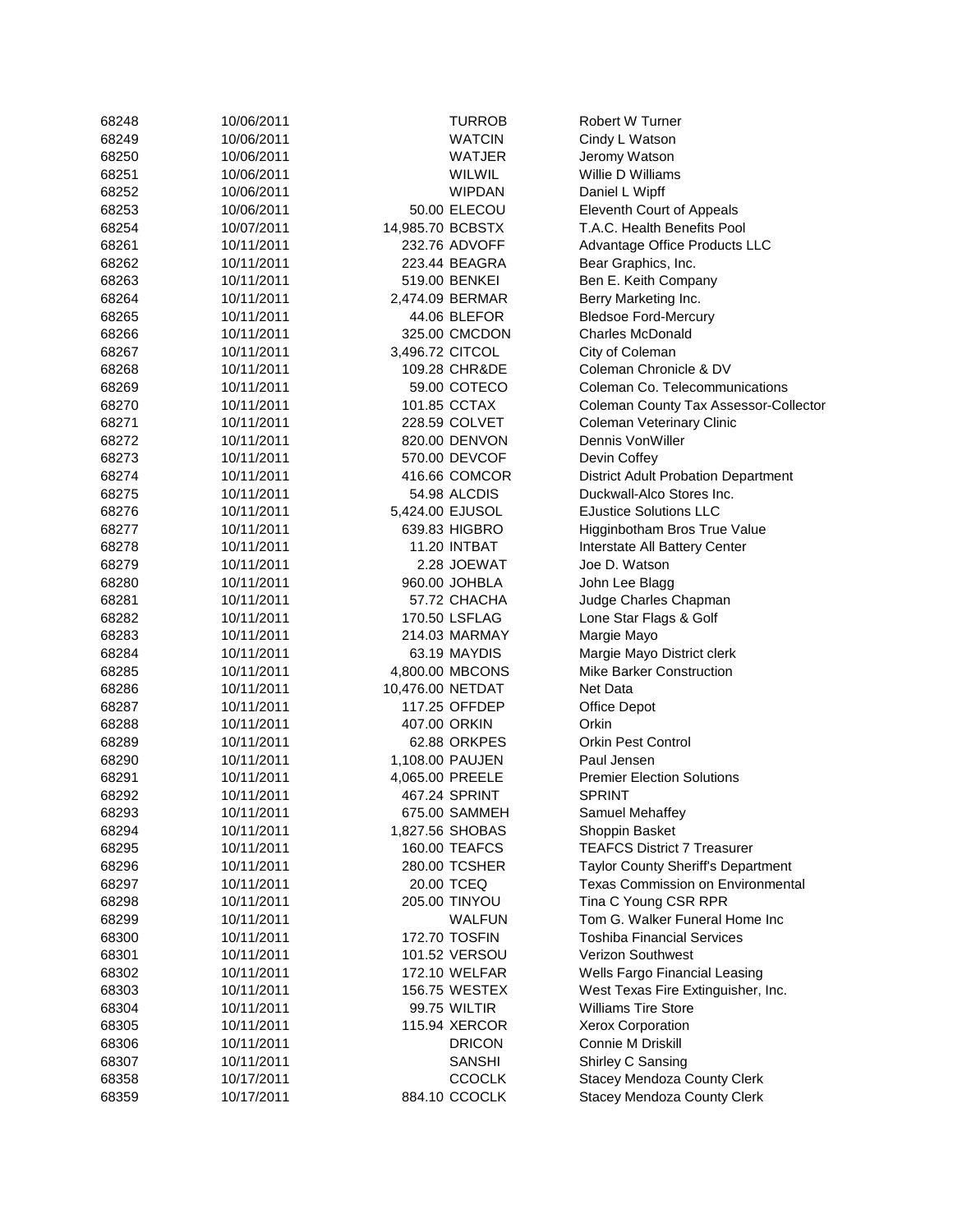| 68360 | 10/21/2011 |                  | <b>GUETIF</b>        | Tiffany D. Zirkle                       |
|-------|------------|------------------|----------------------|-----------------------------------------|
| 68361 | 10/21/2011 |                  | BAKNAN               | Nancy G Baker                           |
| 68362 | 10/21/2011 |                  | <b>BERCAR</b>        | Carla J Berry                           |
| 68363 | 10/21/2011 |                  | <b>BURCHR</b>        | Christin D Burris                       |
| 68364 | 10/21/2011 |                  | CAMWIL               | William N Campbell                      |
| 68365 | 10/21/2011 |                  | CONCHR               | <b>Christine D Connelly</b>             |
| 68366 | 10/21/2011 |                  | <b>DUNDAV</b>        | David L Dunlap                          |
| 68367 | 10/21/2011 |                  | <b>GEOJAR</b>        | Jarvis M George                         |
|       |            |                  |                      |                                         |
| 68368 | 10/21/2011 |                  | HARBEV               | <b>Beverly K Harris</b>                 |
| 68369 | 10/21/2011 |                  | <b>HUDDAR</b>        | Darlene A Huddle                        |
| 68370 | 10/21/2011 |                  | <b>EDWTIN</b>        | Tina G Lamb                             |
| 68371 | 10/21/2011 |                  | LEMCAT               | Cathryn R LeMay                         |
| 68372 | 10/21/2011 |                  | MAYMAR               | Margie K Mayo                           |
| 68373 | 10/21/2011 |                  | <b>SMIPAT</b>        | Patricia S McMillan                     |
| 68374 | 10/21/2011 |                  | MENSTA               | Stacey D Mendoza                        |
| 68375 | 10/21/2011 |                  | QUIDAR               | Darla R Quinney                         |
| 68376 | 10/21/2011 |                  | <b>ROSJOE</b>        | Joe L Rose                              |
| 68377 | 10/21/2011 |                  | TRAJAM               | Jamie L Trammell                        |
| 68378 | 10/21/2011 |                  | WATJOE               | Joe D Watson                            |
| 68379 | 10/21/2011 |                  | <b>BEARIC</b>        | Richard L Beal                          |
| 68380 | 10/21/2011 |                  | <b>DAVBOB</b>        | Bobby A Davis                           |
| 68381 | 10/21/2011 |                  | <b>STEJOH</b>        | Johnny M Stephenson                     |
| 68382 | 10/21/2011 |                  | WILMAR               | Mark L Williams                         |
| 68383 | 10/21/2011 |                  | CROBOB               | Bobby J Croft                           |
| 68384 | 10/21/2011 |                  | <b>FORTER</b>        | <b>Terry G Fortune</b>                  |
| 68385 | 10/21/2011 |                  | <b>ROBOLL</b>        | Ollie W Roberson, Jr.                   |
| 68386 | 10/21/2011 |                  | DILEDD               | Eddie W Dillard                         |
| 68387 | 10/21/2011 |                  | <b>MORJOE</b>        | William J Morris                        |
|       |            |                  | PEEDAV               |                                         |
| 68388 | 10/21/2011 |                  |                      | David P Peeples, III                    |
| 68389 | 10/21/2011 |                  | LAWSCO               | Scotty W Lawrence                       |
| 68390 | 10/21/2011 |                  | <b>SMIMAR</b>        | Mark R Smith                            |
| 68391 | 10/21/2011 |                  | ROMALE               | Alejandro Torres-Romero                 |
| 68392 | 10/21/2011 |                  | <b>BOWROB</b>        | Robert L Bowen                          |
| 68393 | 10/21/2011 |                  | <b>BURCOD</b>        | Cody L Burris                           |
| 68394 | 10/21/2011 |                  | WALMAC               | Mackie J Walters                        |
| 68395 | 10/19/2011 |                  | 70.00 ZZMISC         | <b>Mental Health Mental Retardation</b> |
| 68396 | 10/19/2011 |                  | 452.70 STACOM        | State Comptroller                       |
| 68397 | 10/20/2011 | 5,617.20 STACOM  |                      | <b>State Comptroller</b>                |
| 68398 | 10/20/2011 | 14,219.43 STACOM |                      | <b>State Comptroller</b>                |
| 68399 | 10/20/2011 |                  | WOOCON               | Connie Y Beloat                         |
| 68400 | 10/20/2011 |                  | <b>COGLES</b>        | Leslie W Cogdill                        |
| 68401 | 10/20/2011 |                  | <b>HAMMIC</b>        | Linda M Hammonds                        |
| 68402 | 10/20/2011 |                  | JONRAY               | Raymond E Jones, Sr.                    |
| 68403 | 10/20/2011 |                  | <b>KENJAC</b>        | Jackie D Kenney                         |
| 68404 | 10/20/2011 |                  | LANARC               | Archie W Lancaster                      |
| 68405 | 10/20/2011 |                  | LAWJES               | Jessie W Laws                           |
| 68406 | 10/20/2011 |                  | <b>PLUVIC</b>        | Vickie S Melot                          |
| 68407 | 10/20/2011 |                  | <b>MOONAT</b>        | Natasha G Moody                         |
| 68408 | 10/20/2011 |                  | <b>PONGER</b>        | Gerald L Pond                           |
|       |            |                  |                      | <b>Robert W Turner</b>                  |
| 68409 | 10/20/2011 |                  | <b>TURROB</b>        |                                         |
| 68410 | 10/20/2011 |                  | <b>WATCIN</b>        | Cindy L Watson                          |
| 68411 | 10/20/2011 |                  | WATJER               | Jeromy Watson                           |
| 68412 | 10/20/2011 |                  | <b>WILWIL</b>        | Willie D Williams                       |
| 68413 | 10/20/2011 |                  | <b>WIPDAN</b>        | Daniel L Wipff                          |
| 68414 | 10/21/2011 |                  | <b>115.44 CHRBUR</b> | <b>Christin Burris</b>                  |
| 68474 | 10/24/2011 |                  | 8.99 ADVOFF          | Advantage Office Products LLC           |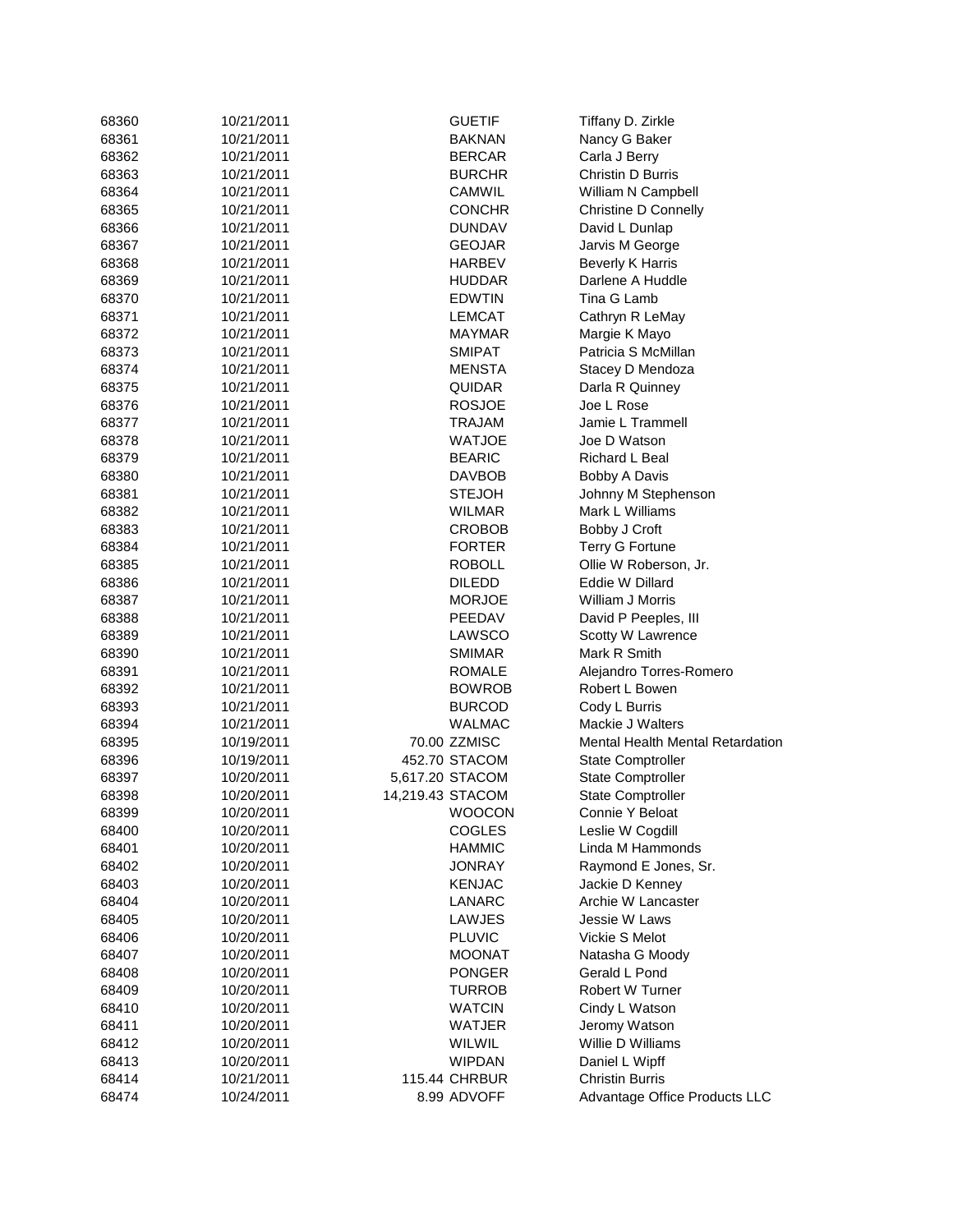| 68475          | 10/24/2011 |                  | 350.00 ALLEVA        | <b>Allicyn Evans</b>                  |
|----------------|------------|------------------|----------------------|---------------------------------------|
| 68476          | 10/24/2011 |                  | 42.36 ATMENE         | Atmos Energy                          |
| 68477          | 10/24/2011 |                  | 111.71 BEAGRA        | Bear Graphics, Inc.                   |
| 68478          | 10/24/2011 | 3,625.10 CARSER  |                      | <b>Card Service Center</b>            |
| 68479          | 10/24/2011 |                  | 458.34 CMCDON        | <b>Charles McDonald</b>               |
| 68480          | 10/24/2011 |                  | 31.34 CHRBUR         | <b>Christin Burris</b>                |
| 68481          | 10/24/2011 |                  | 75.00 COTECO         | Coleman Co. Telecommunications        |
| 68482          | 10/24/2011 | 1,000.00 CHAPS   |                      | Coleman Heritage, Arts & Preservation |
| 68483          | 10/24/2011 |                  | 850.00 DERHAM        | Derek Hampton                         |
| 68484          | 10/24/2011 |                  | 750.00 EARSCO        | Earnest W. Scott                      |
| 68485          | 10/24/2011 | 650.00 ERIHAL    |                      | Erica Hall                            |
| 68486          | 10/24/2011 |                  | 885.00 JENCAS        | Jenny Henley                          |
| 68487          | 10/24/2011 | 1,100.00 JOJONE  |                      | Jo Jones                              |
| 68488          | 10/24/2011 |                  | <b>140.47 KIROFF</b> |                                       |
|                |            |                  |                      | Kirbo's Office Systems                |
| 68489<br>68490 | 10/24/2011 |                  | 770.00 KORROB        | Kory G. Robinson                      |
|                | 10/24/2011 |                  | 300.00 MARBRI        | <b>Mark Briley</b>                    |
| 68491          | 10/24/2011 |                  | 750.00 MICPAR        | <b>Michael Parker</b>                 |
| 68492          | 10/24/2011 |                  | 615.00 MONSHE        | Monte Sherrod Attorney                |
| 68493          | 10/24/2011 |                  | 816.00 MOOPLU        | Moore's Plumbing                      |
| 68494          | 10/24/2011 | 46,000.00 NETDAT |                      | Net Data                              |
| 68495          | 10/24/2011 |                  | 88.00 POMAST         | Postmaster                            |
| 68496          | 10/24/2011 |                  | 56.11 RAYJON         | Raymond E. Jones Sr                   |
| 68497          | 10/24/2011 | 5,425.00 RCOSHE  |                      | Runnels County Sheriff's Dept.        |
| 68498          | 10/24/2011 |                  | 42.48 STACOF         | <b>Standard Coffee Service</b>        |
| 68499          | 10/24/2011 |                  | 75.00 TXCOAT         | Texas District & County Atty.Assn.    |
| 68500          | 10/24/2011 | 2,400.00 TEXWIL  |                      | Texas Wildlife Damage Mgnt Fd.        |
| 68501          | 10/24/2011 |                  | 141.92 TOUCOM        | <b>Touchtone Communications</b>       |
| 68502          | 10/24/2011 | 1,588.10 VERSOU  |                      | Verizon Southwest                     |
| 68503          | 10/24/2011 |                  | 93.00 WESPUB         | West Group Payment Center             |
| 68504          | 10/24/2011 |                  | <b>DRICON</b>        | Connie M Driskill                     |
| 68505          | 10/24/2011 |                  | <b>SANSHI</b>        | Shirley C Sansing                     |
| 68506          | 10/24/2011 |                  | 750.00 WALFUN        | Tom G. Walker Funeral Home Inc        |
| 68507          | 10/24/2011 |                  | 6.09 TOUCOM          | <b>Touchtone Communications</b>       |
| 68512          | 10/24/2011 | 9,174.00 LUBCOU  |                      | <b>Lubbock County</b>                 |
| 68513          | 10/27/2011 |                  | 28.00 ZZMISC         | <b>Charlyne Connelly</b>              |
| 68514          | 10/27/2011 |                  | 28.00 ZZMISC         | Spud Stinson                          |
| 68515          | 10/27/2011 |                  | 28.00 ZZMISC         | Randy Jones                           |
| 68516          | 10/27/2011 |                  | 28.00 ZZMISC         | Carl H. Darnell                       |
| 68517          | 10/27/2011 |                  | 28.00 ZZMISC         | James Isenhower                       |
| 68518          | 10/27/2011 |                  | 28.00 ZZMISC         | Mark Smith                            |
| 68519          | 10/27/2011 |                  | 28.00 ZZMISC         | Jared Chanski                         |
| 68520          | 10/27/2011 |                  | 28.00 ZZMISC         | Gloria Ramirez                        |
| 68521          | 10/27/2011 |                  | 28.00 ZZMISC         | Joseph W. Stinson                     |
| 68522          | 10/27/2011 |                  | 56.00 CHIWEL         | <b>Coleman County Child Welfare</b>   |
| 68523          | 10/27/2011 |                  | 150.00 BURFIR        | <b>Burkett Fire Dept.</b>             |
| 68524          | 10/27/2011 |                  | 50.00 COLFOO         | <b>Christian Family Ministries</b>    |
| 68525          | 10/27/2011 | 5,300.00 CITCOL  |                      | City of Coleman                       |
| 68526          | 10/27/2011 |                  | 75.00 COMSHO         | Comanche Shores Fire Dept.            |
| 68527          | 10/27/2011 |                  | 150.00 CONVAL        | Concho Valley Regional Food           |
| 68528          | 10/27/2011 |                  | 75.00 GLCOVE         | Glen Cove Volunteer Fire Dept.        |
|                |            |                  | 500.00 JOHPEA        | John Pearce                           |
| 68529          | 10/27/2011 |                  |                      | John Weeks                            |
| 68530          | 10/27/2011 |                  | 400.00 JOHWEE        |                                       |
| 68531          | 10/27/2011 |                  | 75.00 LAKCOL         | Lake Coleman VFD                      |
| 68532          | 10/27/2011 |                  | 500.00 HEAHEM        | Law Office of Heath Hemphill PC       |
| 68533          | 10/27/2011 |                  | 300.00 MENHEA        | Mental Health and Retardation         |
| 68534          | 10/27/2011 |                  | 75.00 NOVFIR         | Novice Fire Department                |
|                |            |                  |                      |                                       |